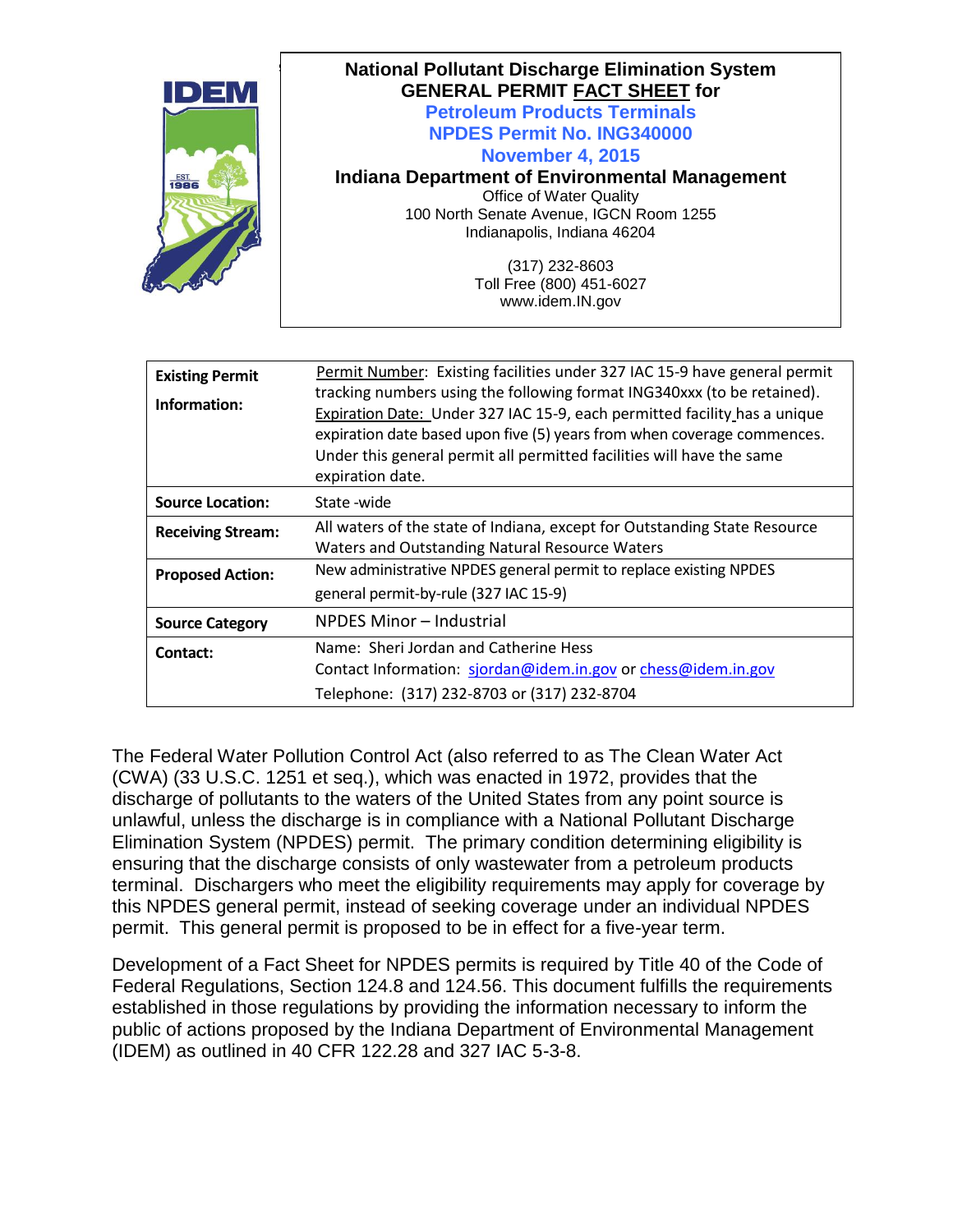### **A. Description of General Permit Category:**

The purpose of this general permit is to regulate the discharge of petroleum products terminals wastewater so that the public health, existing uses, and aquatic biota are protected. "Petroleum Products Terminals" is defined as:

- a) "Petroleum Products Terminals" means an area where petroleum products are supplied by pipeline or barge; where petroleum products are stored in aboveground tanks; where petroleum products are transferred to trucks for transport to other locations.
- b) "Wastewater discharge associated with Petroleum Products Terminals water means the discharge from any conveyance, used for collecting and conveying wastewater which is directly related to the storage area of the petroleum products terminal. This includes storm water run-off, tank bottom water, and water used for hydrostatically testing the storage tanks or on-site pipelines.

NPDES general permits are developed and issued to cover multiple facilities engaged in the same process category instead of an individual facility within the State of Indiana. IDEM first developed a general NPDES permit-by-rule (327 IAC 15- 9) for discharges of Petroleum Products Terminals wastewater in 1994. As a result of statutory changes to Indiana law in 2011, IDEM is now changing its method of administering NPDES general permits by changing from a permit-by-rule format to an administrative format which utilizes a "master general permit" (EPA terminology) which will be renewed and reevaluated on a five-year interval. Persons who seek coverage under the master general permit will continue to be assigned permit tracking numbers beginning with "ING34" but coverage under the general permit will be limited to the permit term established in the master general permit once it is issued.

As such, the discharges generally require the same effluent limitations and monitoring requirements. As of December, 2014, there are approximately 40 facilities which are currently regulated under 327 IAC 15-9. Since the permit requirements for all these discharges are similar and because of the number of such dischargers, it is the opinion of IDEM that this category of sources is controlled more appropriately under a NPDES general permit rather than under individual permits. These discharges are similar in several ways, they:

1) are comprised solely of petroleum products terminals wastewater discharges; 2) the used storage tanks, as addressed in this general permit, have contained petroleum or petroleum-derived liquids.

3) may utilize chlorinated source water for the petroleum products terminals activities at the site.

### **B. Geographic area covered:**

This general permit is intended to potentially cover any discharge of petroleum products terminals wastewater within the boundaries of the state of Indiana, except as denoted herein.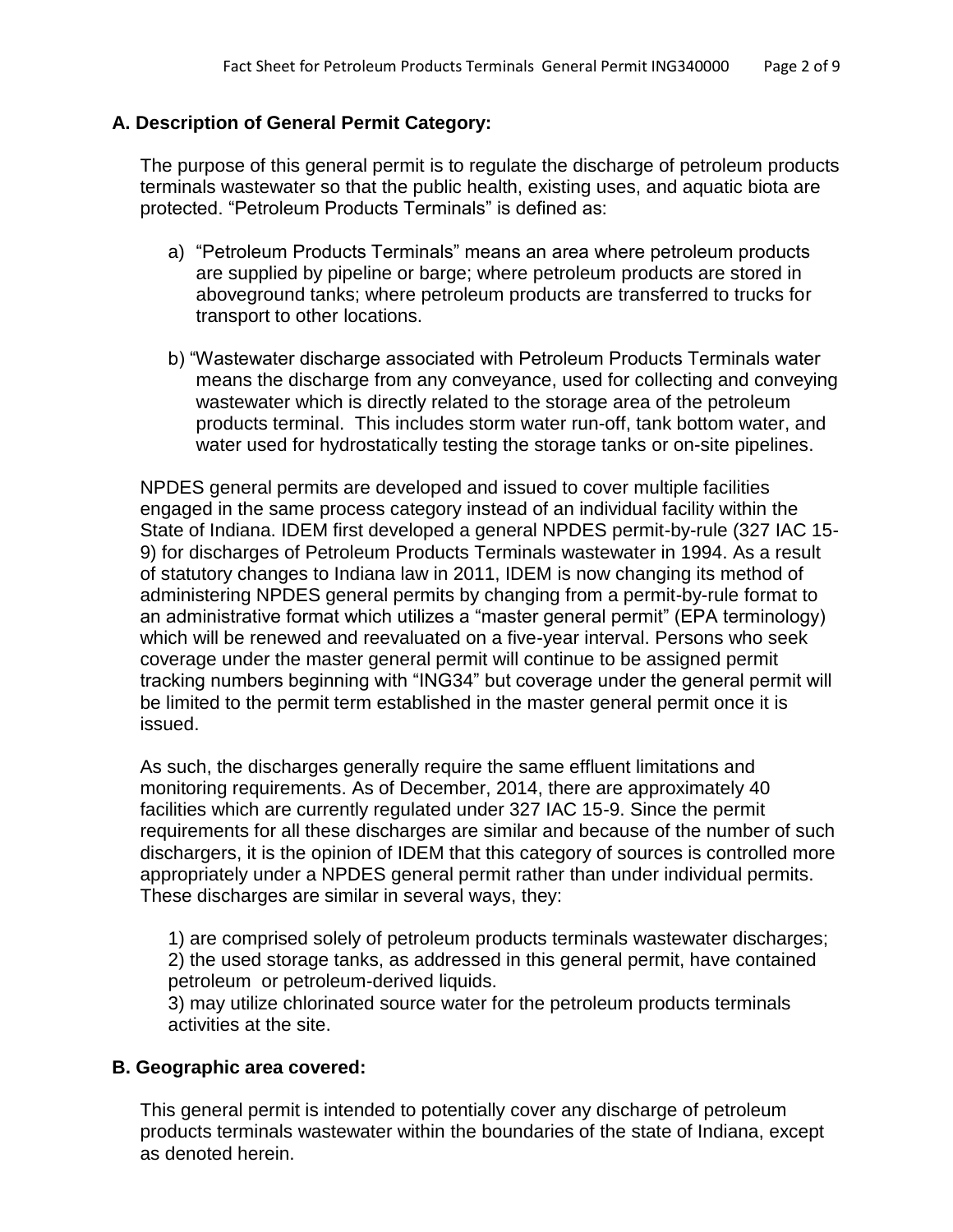#### **C. Receiving waters:**

This general permit will authorize discharges to all waters of the State of Indiana, except for Outstanding State Resource Waters and Outstanding National Resource Waters. Dischargers to these receiving waters are required to obtain an individual NPDES permit to regulate their discharges.

#### **D. Discharges Not Authorized by This General Permit**

Discharges covered under this general permit will be from primarily industrial facilities with discharges solely comprised of petroleum products terminals wastewater. This general permit contains certain specific exclusions from coverage under the general permit which are denoted in Section 1.3 of the permit. In such instances the person will be required to apply for an individual NPDES permit. The following discharges are not authorized by this permit:

- a) direct discharges consisting of more than storm water only into waters that are designated as an Outstanding National Resource Water (ONRW) defined at IC 13-11-2-149.5 or an Outstanding State Resource Water (OSRW) defined at IC 13-11-2-149.6 and listed at 327 IAC 2-1.3-3(d). A direct discharge to an ONRW or OSRW that consists only of storm water associated with construction activity, storm water associated with industrial activity, or storm water from a municipal separate storm sewer system may still be permitted under a general permit when the Commissioner determines the discharge will not significantly lower the water quality as defined under 327 IAC 2-1.3-2(50) of such a water downstream of that discharge;
- b) discharges to a receiving stream when the discharge results in an increase in the ambient concentration of a pollutant which contributes to the impairment of the receiving stream for that pollutant as identified on the current 303(d) list of impaired waters;
- c) discharges containing water treatment additives (WTAs) which have not received prior written approval from IDEM for the specific additive, use, and dosage at the particular facility for which the Notice of Intent (NOI) is submitted; and
- d) storm water discharges associated with construction activity.

### **E. Application for Coverage**

This general permit proposes to provide coverage for any facility with discharges composed entirely of petroleum products terminals wastewater which meet the criteria listed in Section A above and agree to be regulated under the terms of the general permit.

Each facility seeking coverage under this general permit must submit a Notice of Intent (NOI). Federal regulations found in 40 CFR 122.21(a) exclude persons covered by general permits from requirements to submit an application for an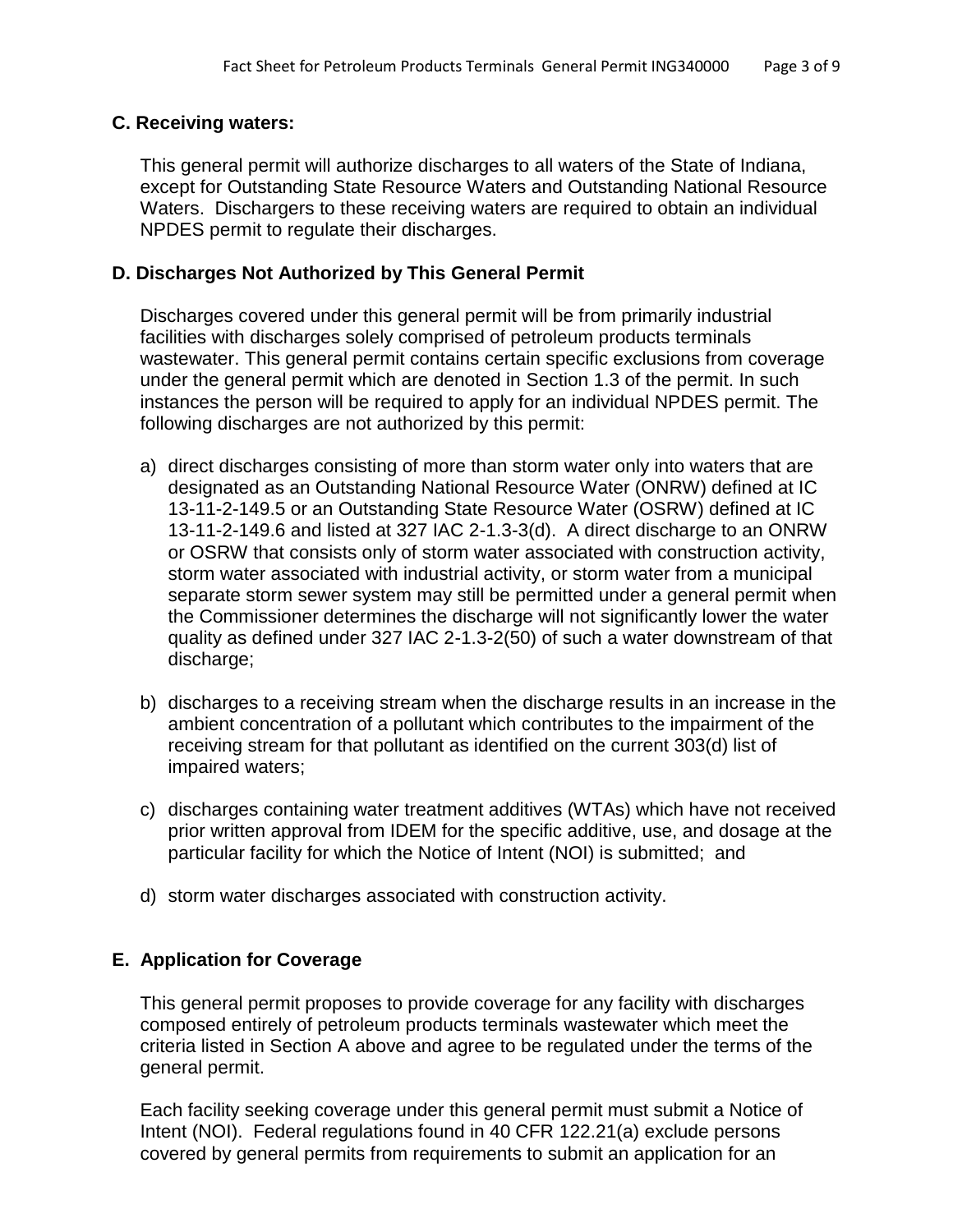individual permit. NOI requirements are intended to establish a mechanism that can be used to establish a clear accounting of the number of permittees covered by the general permit, the identities, locations, mailing addresses, and nature of discharge.

# **F. Antidegradation Evaluation**

327 IAC 2-1.3 outlines the state's Antidegradation Standards and Implementation Procedures. The Tier 1 antidegradation standard found in 327 IAC 2-1.3-3(a) applies to all surface waters of the state regardless of their existing water quality. Based on this standard, for all surface waters of the state, existing uses and the level of water quality necessary to protect existing uses shall be maintained and protected. IDEM implements the Tier 1 antidegradation standard by requiring NPDES permits to contain effluent limits and best management practices for regulated pollutants that ensure the narrative and numeric water quality criteria applicable to the designated use are achieved in the water and any designated use of the downstream water is maintained and protected. Effluent limits for the following regulated pollutants are being included in this NPDES permit to satisfy the Tier 1 antidegradation standard: Oil & Grease and total suspended solids (TSS).

The Tier 2 antidegradation standard found in 327 IAC 2-1.3-3(b) applies to surface waters of the state where the existing quality for a parameter is better than the water quality criterion for that parameter established in 327 IAC 2-1-6 and 327 IAC 2-1.5. These surface waters are considered high quality for the parameter and this high quality shall be maintained and protected unless the commissioner finds that allowing a significant lowering of water quality is necessary and accommodates important social or economic development in the area in which the waters are located. IDEM implements the Tier 2 antidegradation standard for regulated pollutants with numeric water quality criteria quality adopted in or developed pursuant to 327 IAC 2-1 and 327 IAC 2-1.5 and utilizes the antidegradation implementation procedures in 327 IAC 2-1.3-5 and 2-1.3-6. Total residual chlorine is a Tier II pollutant.

According to 327 IAC 2-1.3-1(b), the antidegradation implementation procedures in 327 IAC 2-1.3-5 and 2-1.3-6 apply to a proposed new or increased loading of a regulated pollutant to surface waters of the state from a deliberate activity subject to the Clean Water Act, including a change in process or operation that will result in a significant lowering of water quality.

The following antidegradation determination is based on 327 IAC 2-1.3. The general permit for discharges of petroleum products terminals wastewater is based on the best professional judgment of the best available treatment in accordance with 327 IAC 5-5-2 and Indiana water quality standards. IDEM has determined that the proposed new or increased loading for total residual chlorine is exempt from the antidegradation demonstration requirements of 327 IAC 2-1.3-5 as provided for under 327 IAC 2-1.3-4(a) because the new discharge will result only in a short-term, temporary (not to exceed twelve (12) months) lowering of water quality.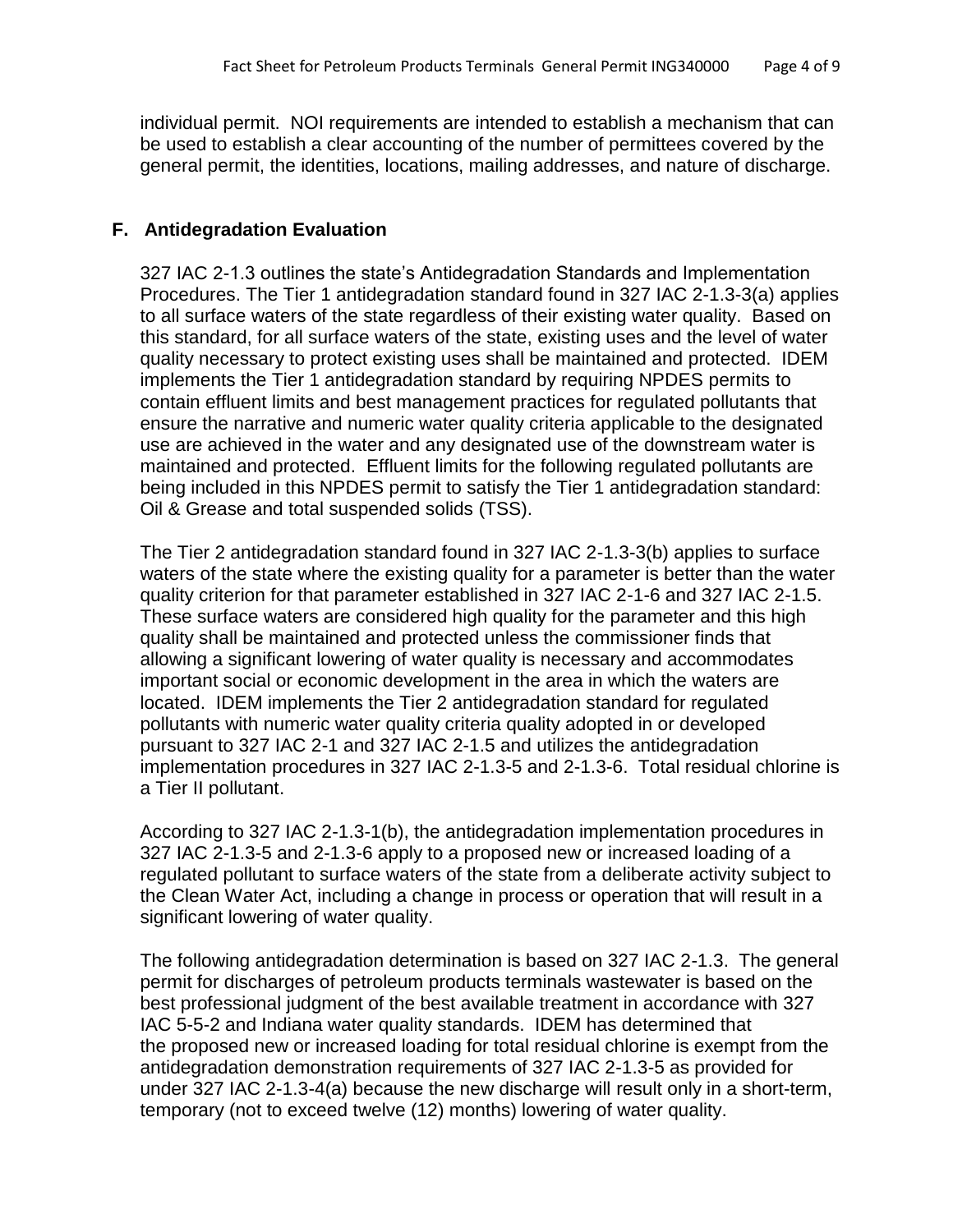#### Wastewater Characterization

The pollutants expected to be discharged to the receiving stream from a petroleum products terminal include Oil & Grease, TSS, Total VOC, Total Cyanide, TOC, Ammonia as (N), Benzene and Lead . The purpose of issuing the NPDES permit to facilities discharging petroleum products terminals wastewater is to ensure that the discharge to the receiving stream does not result in deleterious effects to aquatic life and is in compliance with 327 IAC 2-1-6 and 327 IAC 2-1.5-8, the minimum surface water quality standards. These parameters shall be limited and monitored for facilities regulated by this general permit to ensure the proper operation of these systems and the best management practices being employed to control the wastewater being discharged.

The general permit imposes effluent limits based on treatment technology and water quality standards. The effluent limits are not based upon federal effluent guidelines.

#### **Eligibility**

"Wastewater discharge associated with petroleum products terminals" means the discharge from any conveyance, but not limited to, storage tanks and on-site pipelines which have been used for the storage and or transfer of crude oil or liquid petroleum hydrocarbons.

Pursuant to 327 IAC 15-2-9(b)(1)(A), applicable requirements contained in this article must be adequate to ensure compliance with the water quality standards contained in 327 IAC 2-1 and 327 IAC 2-1.5. Existing petroleum products terminals may contain crude petroleum, petroleum refined products, or liquid petroleum products. Pollutants which have numeric water quality criteria are not expected to be present due to the source and nature of this discharge. If a substance is found to be present in the discharge which shows a reasonable potential to exceed water quality standards, then that facility will be required to obtain an individual NPDES permit.

The general permit regulates up to three potential wastewater sources from the petroleum products terminal: storm water runoff, hydrostatic testing water for the storage tanks or on-site pipelines, and tank bottom water. All of these are intermittent types of discharges and some occur on a very infrequent basis.

### **G. When to Apply**

State NPDES rules require individual permit applications to be filed at least 180 days prior to the commencement of the activity. The current NPDES general permit-byrule (327 IAC 15-9) allows an NOI to be filed at least fifteen (15) days prior to the commencement of the proposed activity. Under the terms and conditions of this general permit, the following time frames are proposed:

a) New Facility: For a new facility, an NOI shall be submitted at least thirty (30) days before any discharges of petroleum products terminals wastewater.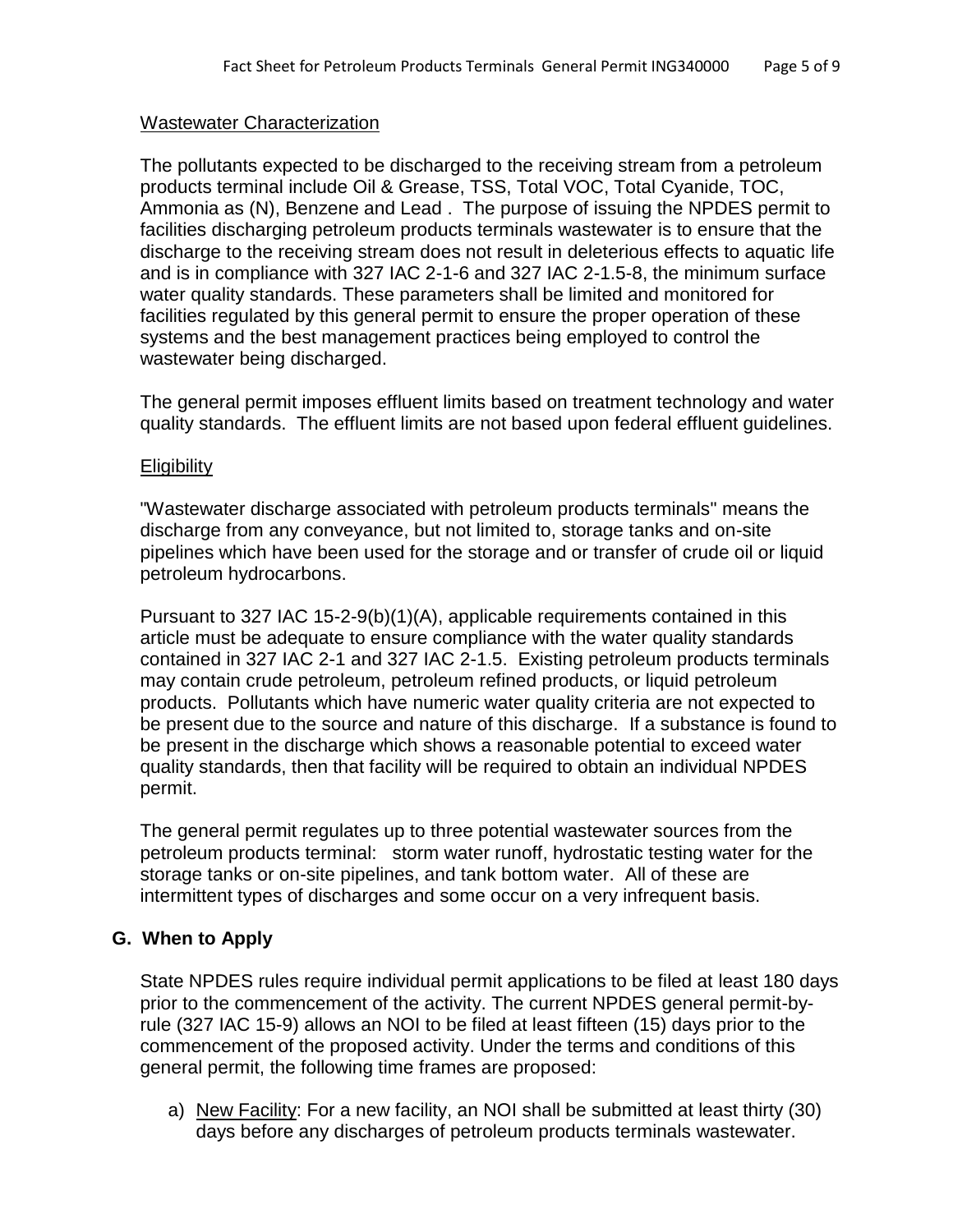- b) For a facility that has existing, effective coverage under the former general permit (327 IAC 15-9), on the effective date of this general permit, the existing coverage shall automatically be extended provided that the permittee takes one of the following actions within ninety (90) days following the date that the Commissioner makes the NOI form available to the permittee.
	- 1) The permittee submits a new NOI in accordance with Section 4.0 of this general permit to affirm it intends to comply with the requirements of this new general permit ;
	- 2) The permittee notifies IDEM in writing of its intent to terminate general permit coverage in accordance with Section 5.0 of this general permit; or
	- 3) The permittee submits an individual NPDES application or modification to IDEM for the existing discharge permitted by the former general permit. In such cases, the general permit coverage will remain in effect until the effective date of coverage under an individual NPDES permit.
- c) For subsequent renewals of general permit coverage under this general permit, an NOI shall be submitted not less than ninety (90) days before the permit expires. If, upon review of the conditions and requirements of the reissued permit, the applicant determines that coverage under said permit is not appropriate for the site, he/she may, within 90 days, withdraw the NOI and submit either an application for an individual NPDES permit, or a Notice of Termination (see section 5.0 of this permit).
- d) In the case of a transfer of ownership an NOI must be submitted not less than thirty (30) days before the transfer. Additional requirements for the transfer of general permit coverage are found in Section 6.2 of this general permit.

# **H. Permit Conditions:**

### **1) Effluent Limits & Monitoring Requirements**

Under State and Federal law and regulations 40 CFR 122.44 and 327 IAC 5, a discharge permit must establish effluent limitations equivalent to best available technology economically achievable (BAT). For some industry categories, such effluent limitations have already been established by the EPA.

Parameters regulated under the existing permit include flow, oil & grease, pH, TSS, Total Residual Chlorine, Total VOC, TOC, Ammonia as (N), Benzene, Total Cyanide and Lead. These are the baseline effluent limitations and monitoring requirements which are required of all discharges of petroleum products terminals wastewater. However certain parameters are only applicable to the discharge of tank bottom water.

**a) Flow** is a standard parameter to be monitored in all NPDES permits. As in the general permit-by-rule, the requirement to report both the monthly average and daily maximum flows for each month has been retained. This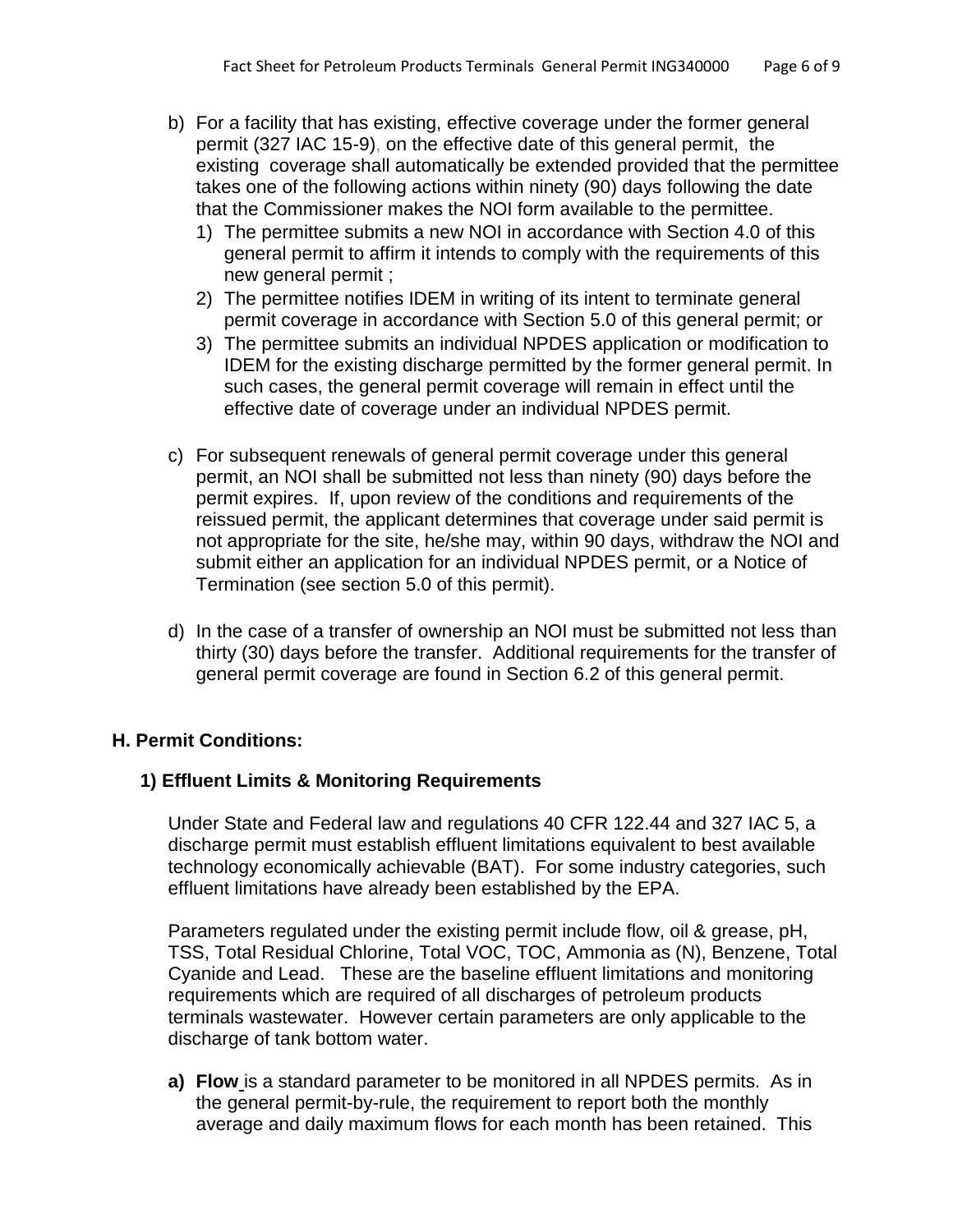parameter is required of all NPDES permits and is included in this permit in accordance with 327 IAC 5-2-13(a)(2).

- **b) pH** is included in the general permit to ensure that the discharge will not violate Indiana water quality standards. The pH limits are 6.0 to 9.0 standard units.
- **c) Oil and Grease** The daily maximum effluent limitation of 15 mg/l and monthly average of 10 mg/l are considered sufficient to ensure compliance with the narrative water quality criteria in 327 IAC 2-1-6(a) and 327 IAC 2-1.5-8(a) that prohibits a visible oil sheen on receiving waters. The monitoring frequency for this parameter is twice monthly. The effluent limitations and monitoring requirement for Oil & Grease is the same as that which exists in the current general permit-by-rule, 327 IAC 15-9.
- **d) Total Suspended Solids (TSS)** TSS is limited to 30 mg/l as a monthly average and 45 mg/l as a daily maximum.This limitation is based on the Best Professional Judgment (BPJ) of the technology and corresponding effluent limitations equivalent to the Best Conventional Treatment (BCT) in accordance with 327 IAC 5-2-10(6) and 327 IAC 2-1-6(a). The monitoring frequency for this parameter is twice monthly. The effluent limitations and monitoring and monitoring requirements for TSS is the same as that which exists in the current general permit-by-rule, 327 IAC 15-9.
- **e) Total Residual Chlorine (TRC)** is limited to a daily maximum of 0.02 mg/l. This limitation is based on Indiana water quality standards. This parameter is included in the event that a potable water supply is utilized as the source water for the hydrostatic test water. The purpose of adding total residual chlorine limits is to acknowledge the potential use of potable water and to ensure that water quality standards are met at the discharge whenever it is used as the source water. This general permit does not authorize the applicant to introduce chlorine for treatment of the source water or any wastewater discharges.
- **f) Total VOC, TOC, Ammonia as (N), Benzene, Total Cyanide, and Lead.**  These monitoring parameters are retained from the general permit by-rule because they are believed to be present in the discharges of tank bottom water. This permit proposes to continue to require the permittee to monitor only for these parameters on days when tank bottom water discharges, which is typically a rare occurrence.
- **g) Total Flow.** An additional reporting requirement is being added to require the permittees to monitor and report the total flow value for the month in units of million gallons (mgal). This requirement has actually been a parameter listed on the Discharge Monitoring Report forms for all NPDES permittees for the past several years, and it is included to assist IDEM in properly assessing the annual permit operating fees set forth under IC 13-18-20.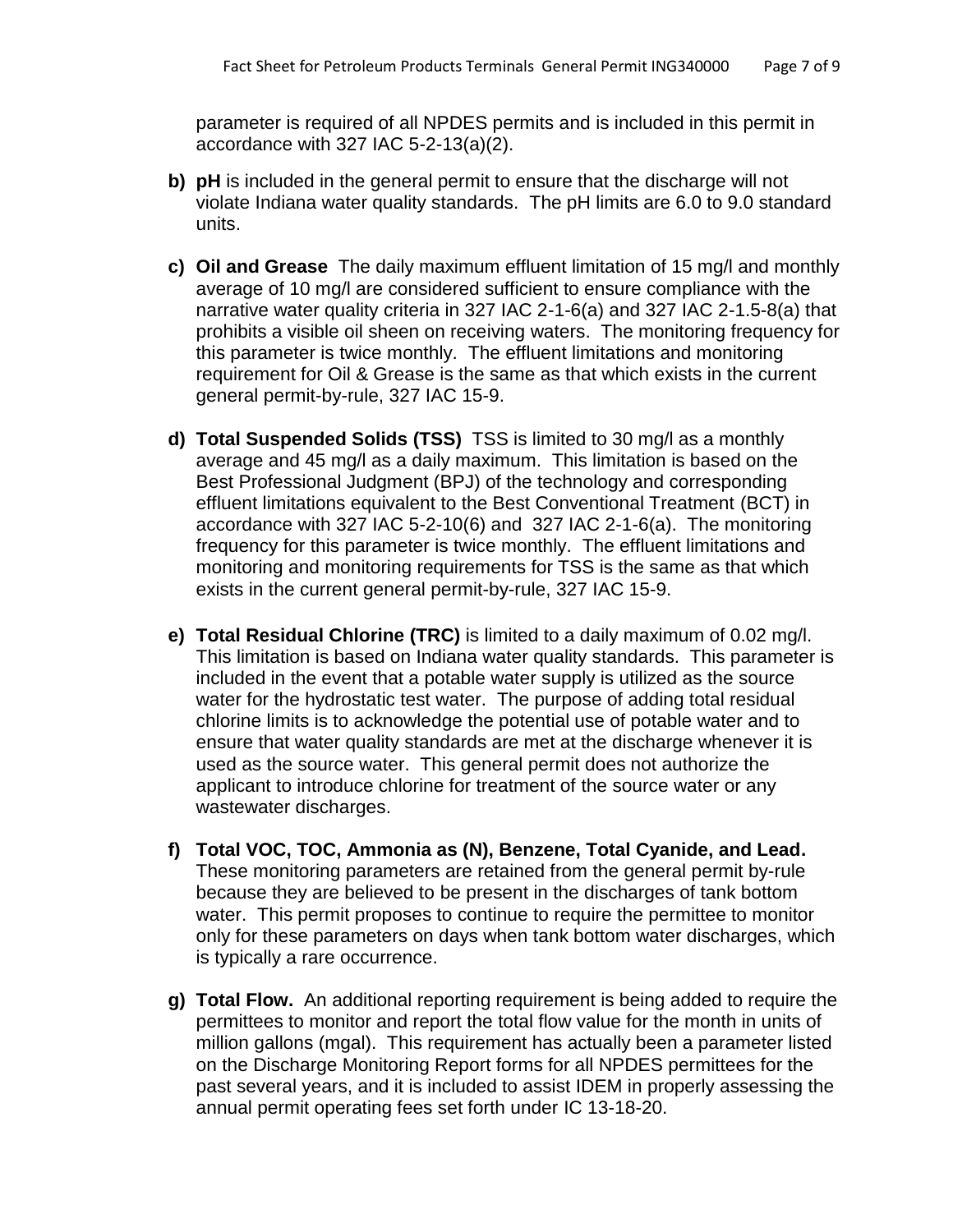### **2. Narrative Water Quality Based Limits**

The narrative water quality standards contained in 327 IAC 2-1-6(a)(1) (A)-(E) and 327 IAC 2-1.5-8 have been included in this general permit to ensure that the narrative water quality criteria are met.

### **3. Monitoring and reporting requirements will be as follows:**

Monitoring requirements for Flow, Oil & Grease, and TSS are set at 2 x Monthly. Grab samples of the Oil & grease and TSS shall be taken of the hydrostatic test water being discharged as it leaves the pipeline or tank being tested or after receiving treatment at the beginning and at the end of the discharge and two (2) times during the discharge at evenly spaced time intervals. All of the grab samples shall be combined into one (1) composite sample at the end of the test period for analysis. The pH shall be sampled once by grab sample.

Total flow volume for the month must be calculated once monthly. The permittee is required to complete and submit federal Discharge Monitoring Reports (DMRs) and state Monthly Monitoring Reports to IDEM containing the results obtained during the previous monitoring period by the 28th day of the month following the monitoring period.

The permittee may enroll in the NetDMR program for the electronic submittal of the federal Discharge Monitoring Reports and the state Monthly Monitoring Report forms in lieu of submitting them via U.S. Mail. When approved by IDEM, the permittee may use this process for submitting reports in lieu of submitting paper copies of the reports to IDEM.

# **I. Spill Response and Reporting Requirement**

Spills from the permitted facility meeting the definition of a spill under 327 IAC 2-6.1- 4(15), the applicability requirements of 327 IAC 2-6.1-1, and the Reportable Spills requirements of 327 IAC 2-6.1-5 (other than those meeting an exclusion under 327 IAC 2-6.1-3 or the criteria outlined below) are subject to the Reporting Responsibilities of 327 IAC 2-6.1-7.

It should be noted that the reporting requirements of 327 IAC 2-6.1 do not apply to those discharges or exceedances that are under the jurisdiction of an applicable permit when the substance in question is covered by the permit and death or acute injury or illness to animals or humans does not occur. In order for a discharge or exceedance to be under the jurisdiction of this NPDES permit, the substance in question (a) must have been discharged in the normal course of operation from an outfall listed in this permit, and (b) must have been discharged from an outfall for which the permittee has authorization to discharge that substance.

### **J. Storm Water Pollution Prevention Plan (SWP3) and Best Management Practices (BMPs)**

Since this general permit authorizes storm water discharges associated with industrial activity that are subject to regulation under 40 CFR 122.26, IDEM has